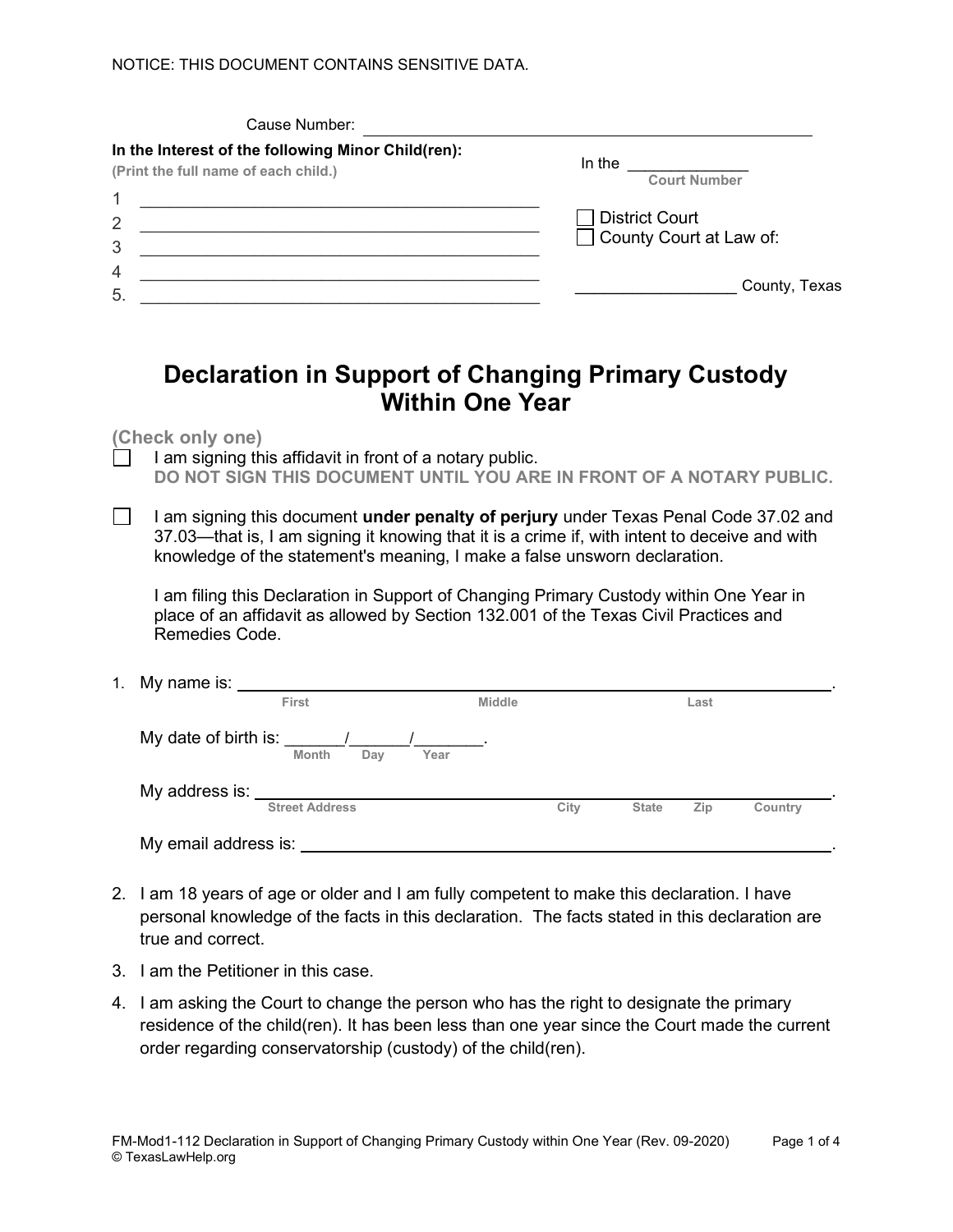- 5. I have read Texas Family Code 156.102. I believe the law allows me to file this case within one year of the current order because:
	- a) changing the person with the exclusive right to designate the primary residence of the child(ren) would be in the child(ren)'s best interest, and
	- b) at least one of the following statements is true: (Check all boxes that apply below.)
		- $\Box$  I am the person with the exclusive right to designate the primary residence of the child(ren).
		- $\Box$  the person with the exclusive right to designate the primary residence of the child(ren) has agreed to change primary custody of the child(ren).
		- $\Box$  the person with the exclusive right to designate the primary residence of the child(ren) has voluntarily given up primary care and possession of the child(ren) for at least 6 months. This was not due to military deployment.
		- $\Box$  the child(ren)'s present environment may endanger (harm) the child(ren)'s physical health or significantly harm the child(ren)'s emotional development.
- 6. I know this is true because: (State specific facts that support your statements in Number 5, above. This is very important. The Court will deny your request to change custody and refuse to schedule a hearing unless the Court decides that the facts you state below are adequate to support your statements in 5, above.)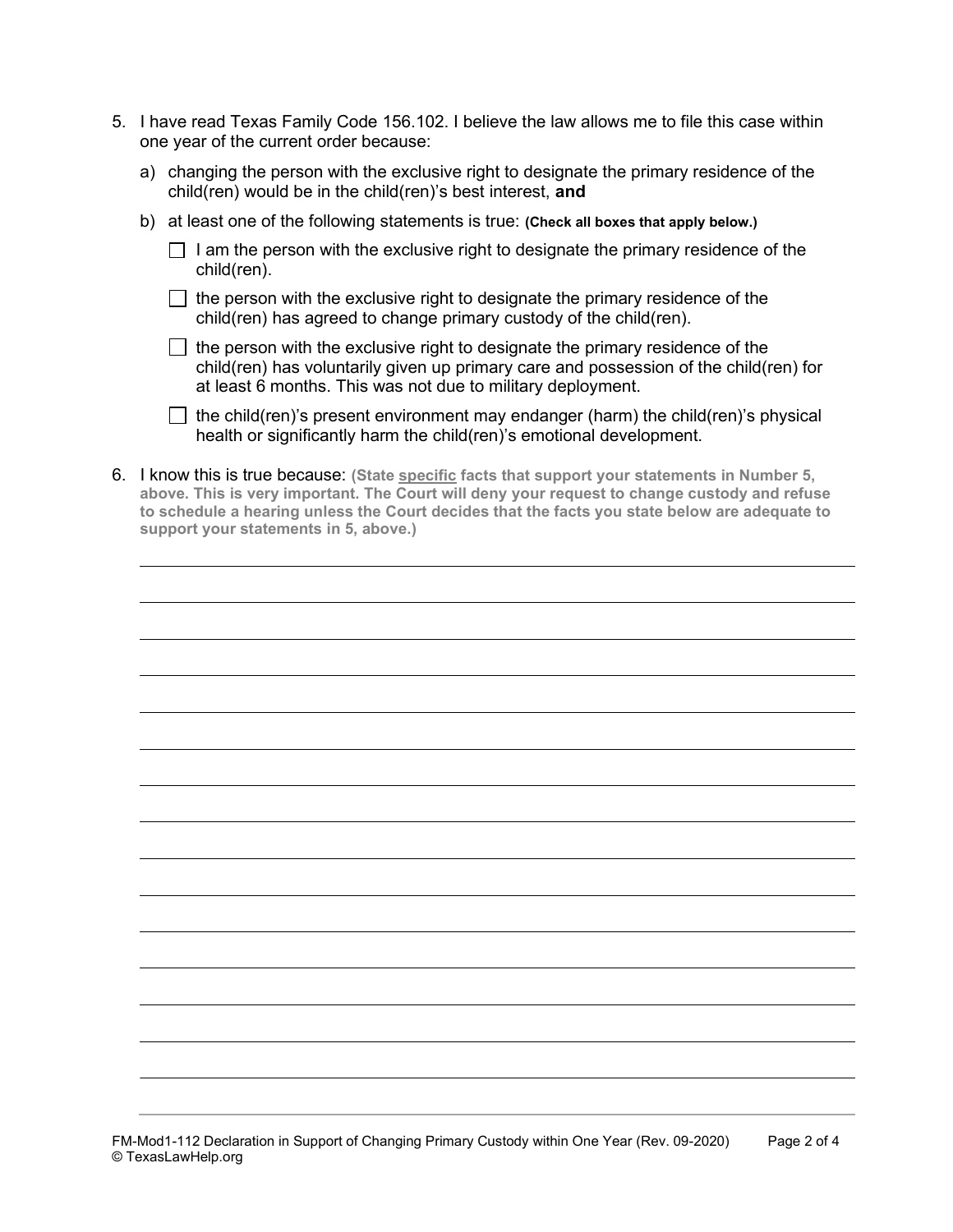